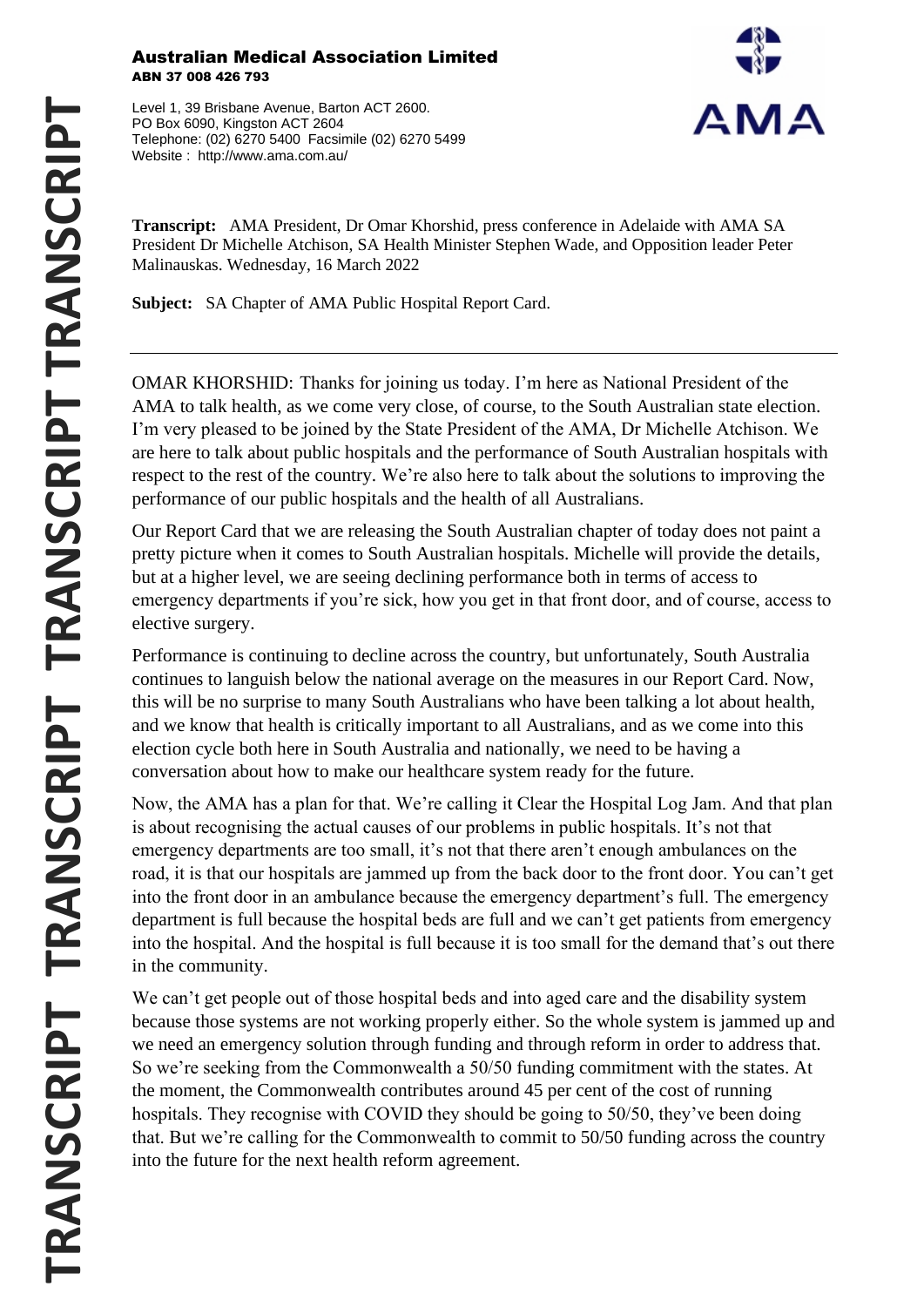One of the reasons I'm here today in South Australia is to ask both sides of politics, as they head into the election, for a commitment that if the Commonwealth is able to increase its contribution to healthcare, that the state will not decrease its to match it. Because at the end of the day, if we get more money from the Commonwealth, less from the states, then Australians' healthcare will be exactly the same as it is now, or continuing to deteriorate.

So we're asking for a commitment from both sides that if there is extra money from the Commonwealth, that the states will continue to fund health the way they need to so we can grow the system to meet the demands of Australians for healthcare. And we're joined today by our representatives from both sides, they'll be having something to say. But I can report that we have received commitments that no matter who wins the South Australian state election, that if we can get extra money out of the federal government after the federal election, that the state will continue to pull its weight when it comes to healthcare. I'm going to hand over now to Dr Michelle Atchison to give you some detail about how South Australian hospitals have been performing compared with the rest of the country. Thanks.

MICHELLE ATCHISON: Thanks, Omar. Well, it would probably come as no surprise that I'm standing here to say that our hospital systems are struggling. You know, I've stood here and spoken on radio, spoken on TV, talking about the difficulties in our hospital systems, people accessing ED, people waiting in ambulances and ramping, people being able to get out of the hospital system too, and I like how our federal office has now decided to call that the logjam because that what it certainly is.

So some of the statistics that you might be interested in. The Hospital Report Card from 2020- 21 showed that if you came to the emergency department here in South Australia with a Category 3 problem, and so that would be something like a major fracture or a big bleed, you know, so something relatively serious, and you usually would have to be seen within 30 minutes. Well, at the moment, only 50 per cent of people are being seen within 30 minutes. Now, that's about 13 per cent below the national average, so we're way below the national average, and it's about 25 per cent below the best performing state. So we're nowhere near that. And that's a worry.

We have a world class health system here in South Australia and we want our public, we want to be able to access that, to be able to see the doctors and nurses that they need to see, and we want our doctors and nurses to be working in good conditions. Not where they're feeling continually pressured, continually stressed. We're already overworked with COVID. We know that COVID isn't the cause of all of the hospital logjams. But, you know, we know that COVID is contributing to that but we're seeing a really- a very serious situation here in South Australia.

One of the other measures of how our hospital system is actually functioning is about elective surgery. And again, people are waiting far too long for Category 2 elective surgery. We talk about elective surgery, but there's nothing elective about it. It's essential surgery. These are things such as a heart valve replacement. People are waiting longer now than they have over the past few years to have their Category 2 surgery and really, no one could say that that's good enough. I'll give you back to Dr Khorshid.

QUESTION: Is South Australia's performance the worst in the nation of all the states if you look at that Category 3 seeing time indicated that Michelle referred to?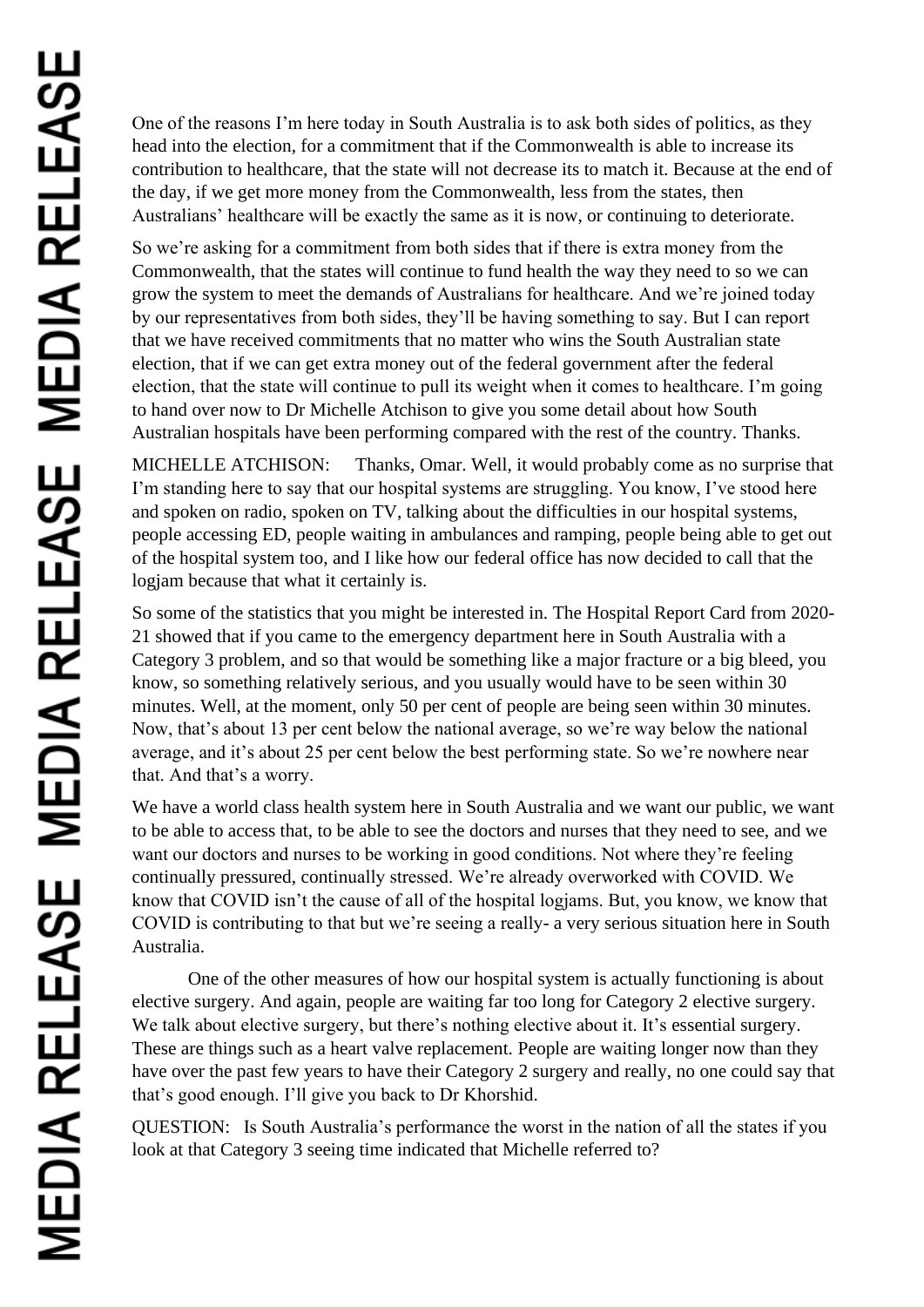OMAR KHORSHID: South Australian hospitals are performing below the national average across our measures and it depends on which measure you look at as to whether South Australia's the worst. In most cases it's not the worst, but that's nothing to be proud about because when you look at somebody who waits longer than they should for care, there's actually a human cost. We're not talking numbers here; we're talking people whose lives are affected by the conditions that are not being treated the way they should. When we have world class health system, which we do, we have really good health outcomes in Australia. We are standing in front of an amazing hospital and institution that delivers top quality healthcare- I was going to say, there's an ambulance going past.

We have amazing institutions but if you can't get in that front door, or if you're sitting at home languishing on an elective surgical waiting list, then of course, you're not getting the benefit of that health system and your health continues to deteriorate, and your ability to live a good quality life, your ability to contribute to our economy is reduced because your health isn't being looked after. And we know, we are absolutely certain, and we've learnt this through COVID, that investing in health is actually investing in economic prosperity for the country. Now, public hospital performance is a shared responsibility between the federal and state governments. We've got our state and federal AMA Presidents here with you today. But, of course, there is an election here in South Australia in just a few days and I'm very pleased to introduce the Health Minister for South Australia, Mr Stephen Wade, who's going to speak to us on his perspective on hospital performance here in South Australia.

STEPHEN WADE: Thanks, Omar. In relation to the AMA's call to have 50/50 funding for public hospitals in the national health reform agreement, the Marshall Liberal government strongly supports that call. As Health Minister, I was the Chair of the Health Minister's meeting, which actually called for that last year. So we're happy to reiterate our commitment to calling on the Commonwealth government to increase its share of investment in public hospitals. We're also happy to give today our commitment that if that increase is made by the Commonwealth government that we will maintain our effort.

In relation to the Public Hospital Report Card, we've been discussing the Category 3 ED performance. Let's be clear, under the under the Marshall Liberal government, we've had to deal with both the consequences of transforming health and the impact of the COVID pandemic. In relation to Category 3 ED presentations, that indicator can significantly designed- declined. Let me say that again: the Category 3 ED response time declined consistently from 2011. By the time Peter Malinauskas relinquished the Health Minister's Chair in 2018, we were the worst performing state in the nation. What this Public Health Report Card shows is that, relatively, under the Marshall Liberal government, we're improved. Now Western Australia and Tasmania are below us on that indicator. Obviously, there's a long way to go. The Marshall Liberal government knew that it would not be a four-year fix to undo the damage of transforming health. On top of that, we've had a pandemic. That relative improvement is encouraging. It spurs us on to continue to implement a range of strategies to improve our public hospitals.

We're very, very pleased with some of the success of our initiatives, particularly alternative care pathways such as the Urgent Mental Health Care Centre. We've put almost 400 additional hospital beds into the system, and I believe that we're now seeing the fruits of all that investment. We've increased our health investment by \$1.385 billion this financial year, including an additional 400 beds. Very encouraging in the four months since October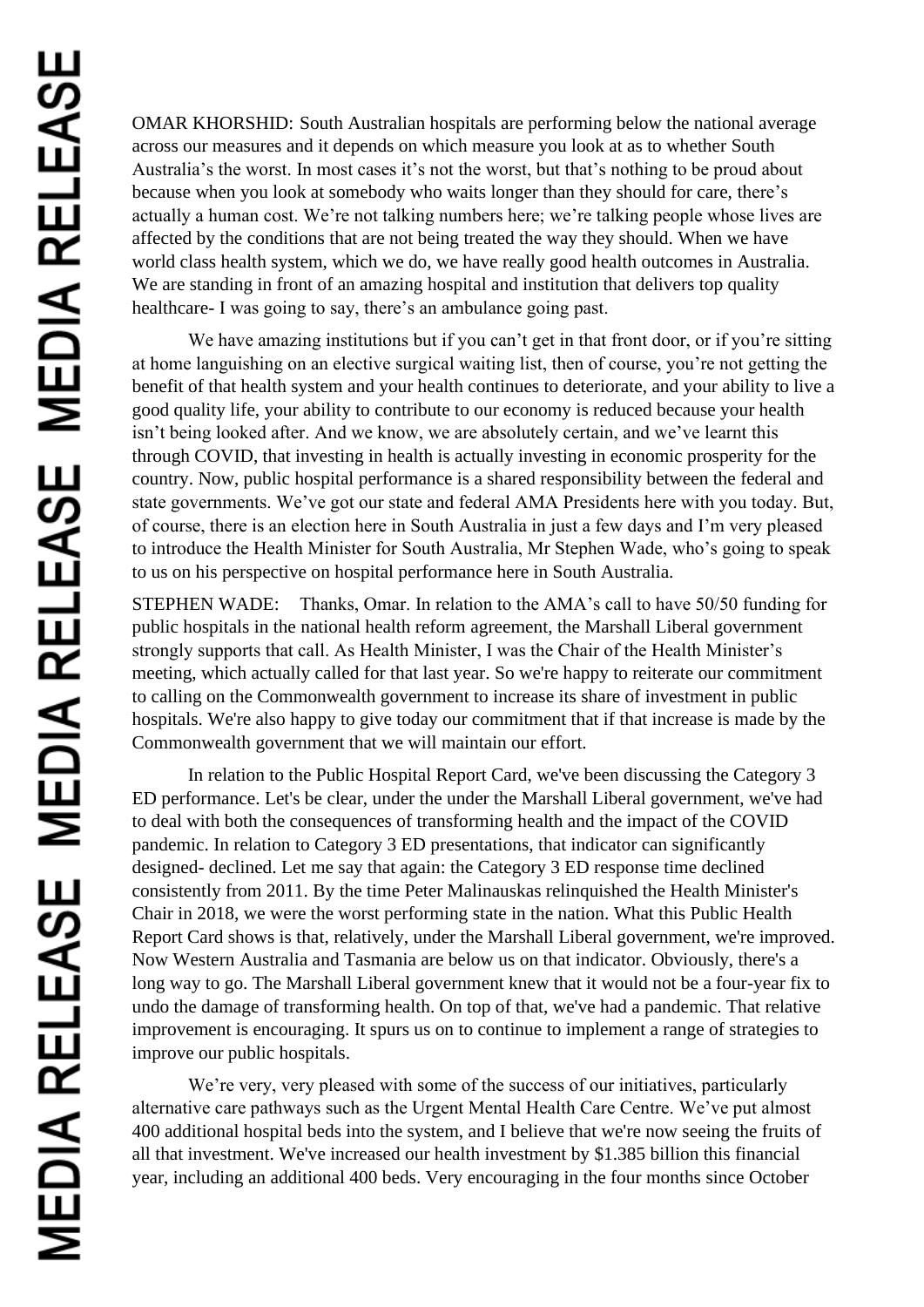that we've seen almost a halving of the ambulance ramping in South Australia. I look forward to further declines as our initiatives have further impact.

QUESTION: Minister, we're hearing more stories of ambulance delays in getting people who are Priority 1 or Priority 2. Even though the figures were good for February, do you think it's actually getting worse now?

STEPHEN WADE: Well, in relation to ambulance ramping, we've seen every month since October, we've seen a decline in ambulance ramping. Only one of those months was elective surgery suspended. So what we're seeing in both the pre-Omicron phase, the Omicron phase, and now as we move out of the Omicron wave, a consistent improvement. I believe that we'll continue to see a benefit of the initiatives we're rolling out.

QUESTION: What do you say about this latest death of a man overnight? He waited two hours apparently for an ambulance.

STEPHEN WADE: Yeah. My sympathy certainly goes to the family and friends of the gentleman who lost his life. I think it's important to highlight that this particular patient deteriorated while they were waiting. As soon as it was upgraded to a Priority 1 case, the ambulance responded within eight minutes.

QUESTION: That's three deaths in two days though, Minister. What do you make of that?

STEPHEN WADE: It's- Any death is to be regretted. Obviously the ambulance service strives to do whatever it can to respond at an appropriate timeframe. All three cases will be reviewed to see what can be learned from the cases.

QUESTION: We're here talking about the worst report time in the nation when it comes to…

STEPHEN WADE: [Interrupts] I'm sorry, mate. I'm having trouble hearing you.

QUESTION: Sorry. We're here talking about the worst report time in the nation for our state hospitals [indistinct]. You're the Minister in charge. Surely you take some responsibility for that, and what are you doing to fix it beyond what's already been done? It does seem like the situation's getting worse.

STEPHEN WADE: Well, in terms of the next Marshall Liberal Government, we announced last Friday an agreement with the Commonwealth Government– sorry, last Thursday, an agreement with the Commonwealth Government to continue to ramp out- up the urgent mental healthcare centres. The one in Grenfell Street was the first adult mental healthcare centre in the whole of Australia. In partnership with the Commonwealth, there'll be another four urgent mental healthcare centres around both Mount Barker and the metropolitan area. Certainly, in terms of virtual care, I think we'll see a significant expansion of virtual care in the next Marshall Liberal Government. We've seen a very successful virtual care service running out of Tonsley, which is effectively avoiding the transfer to hospitals of about 70 patients a day. Initiatives like that have a real impact on both the pressure on our hospitals, and also the pressure on our ambulance services.

QUESTION: Is it difficult for you to turn up today as the Health Minister in charge, knowing that that was the report card that is, you know, going to be released?

STEPHEN WADE: The report card today shows that, on key indicators such as the category three emergency department seen on time indicator, we are seeing relative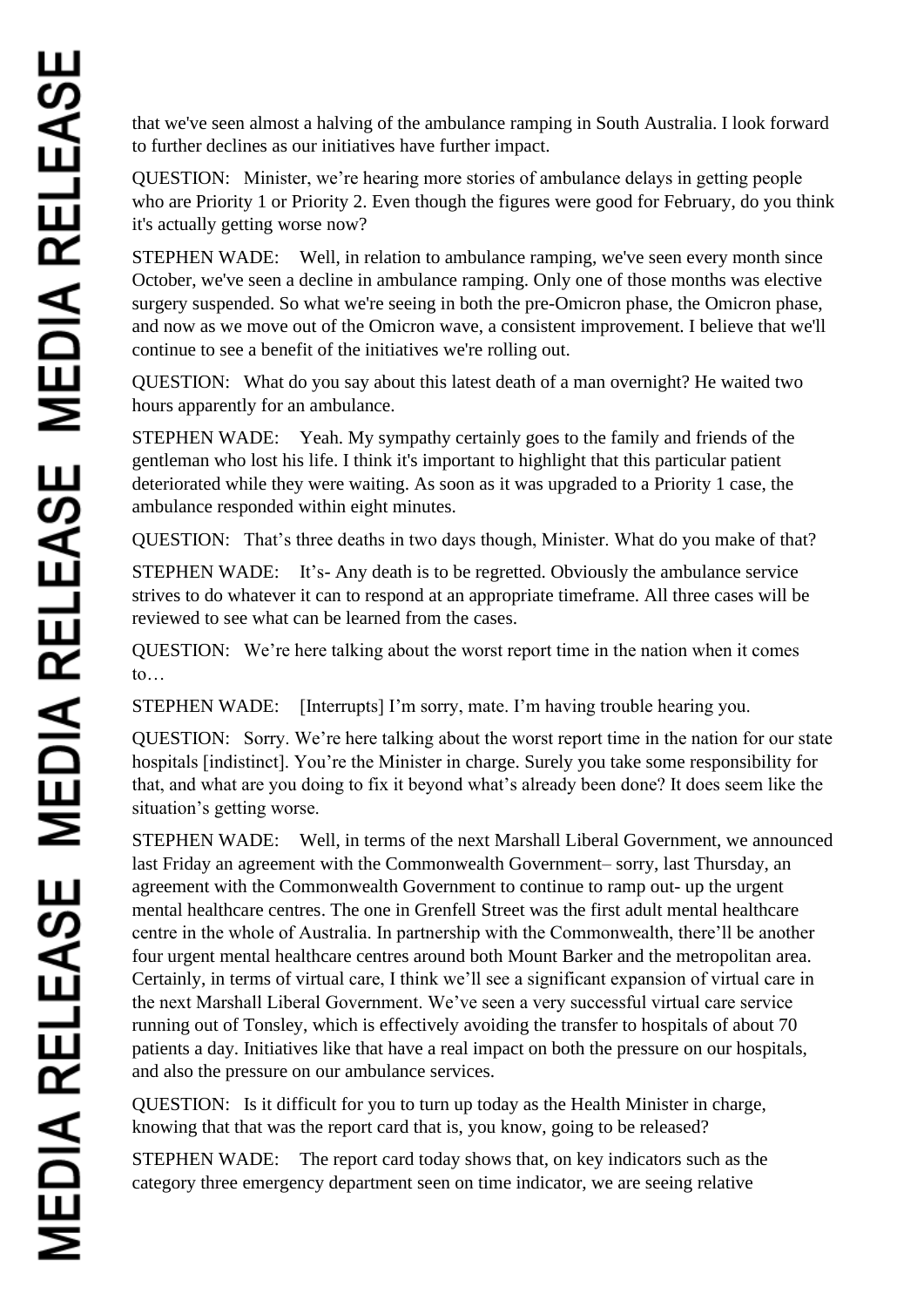improvement. Under the Labor Party, we were the worst in the nation. We're at least moving towards the middle of the pack.

QUESTION: Is your Government's performance on health the reason why Labor is ahead in the latest poll, looking like it's going to seize power come Saturday?

STPEHEN WADE: I think South Australians appreciate that health is a complex area, it's doubly complex in a pandemic environment. Hopefully we're coming out of the Omicron wave and we'll continue to manage to manage the COVID pandemic well. There are always issues in health; the Marshall Liberal Government continues to prioritise health. The \$1.38 million- billion that we've invested in health is an annual and additional investment, is the equivalent of two entertainment centre expansions. We show that we're willing to invest in health. We're giving health a priority we have right through our Government. And in relation to our election commitments, more than half of our commitments are health-related.

QUESTION: You must be worried though, looking at this poll. Do you think about it? How worried are you?

STEPHEN WADE: I don't comment on polls; I just campaign for elections. This Government has a very proud record across a whole range of domains, and we look forward to the people of South Australia making their judgement on Saturday.

OMAR KHORSHID: Thank you very much, Minister. We have with us today also the Leader of the Opposition, Peter Malinauskas, and the Health Spokesman, Chris Picton. And Peter's going to speak to us now about Labor's Health policies. Thanks.

PETER MALINAUSKAS: Thanks very much, Omar. I'm very glad to be here with the Shadow Health Minister, Chris Picton. And I thank the Minister for coming along today – a late addition, and I am glad that he had the courage to come along this morning. Because the news from this independent report card from the AMA…

QUESTION: You might need to speak up a little…

PETER MALINAUSKAS: Sure.

QUESTION: … it's a bit hard for us to hear.

PETER MALINAUSKAS: The news, of course, from the independent report card from the AMA is not good when it comes to the performance of the South Australian Health system. And I don't think that's going to surprise any South Australians, because they are seeing, first-hand, day after day, just how the bad the health crisis is now. And I do want to take a moment just to reflect on the human face of the health crisis tragedy that is now unfolding in its worst possible form. The fact that last night in South Australia, a man- or a person in their 50s called an ambulance, he was triaged as priority two, which means that ambulance was supposed to arrive within 16 minutes. It took over two hours. Later, it was upgraded to a priority one, that patient had to wait again, and then ultimately died. So let's just say that again. Last night, 000 was called, it was triaged as a priority two case, which means that person was supposed to get an ambulance in 16 minutes. It took over two hours, and they later passed away.

That is the human tragedy of Steven Marshall's Health crisis. And it's about time that Steven Marshall stop pretending that everything's okay. And this is the most concerning question that South Australians have to confront at this election. Steven Marshall's Health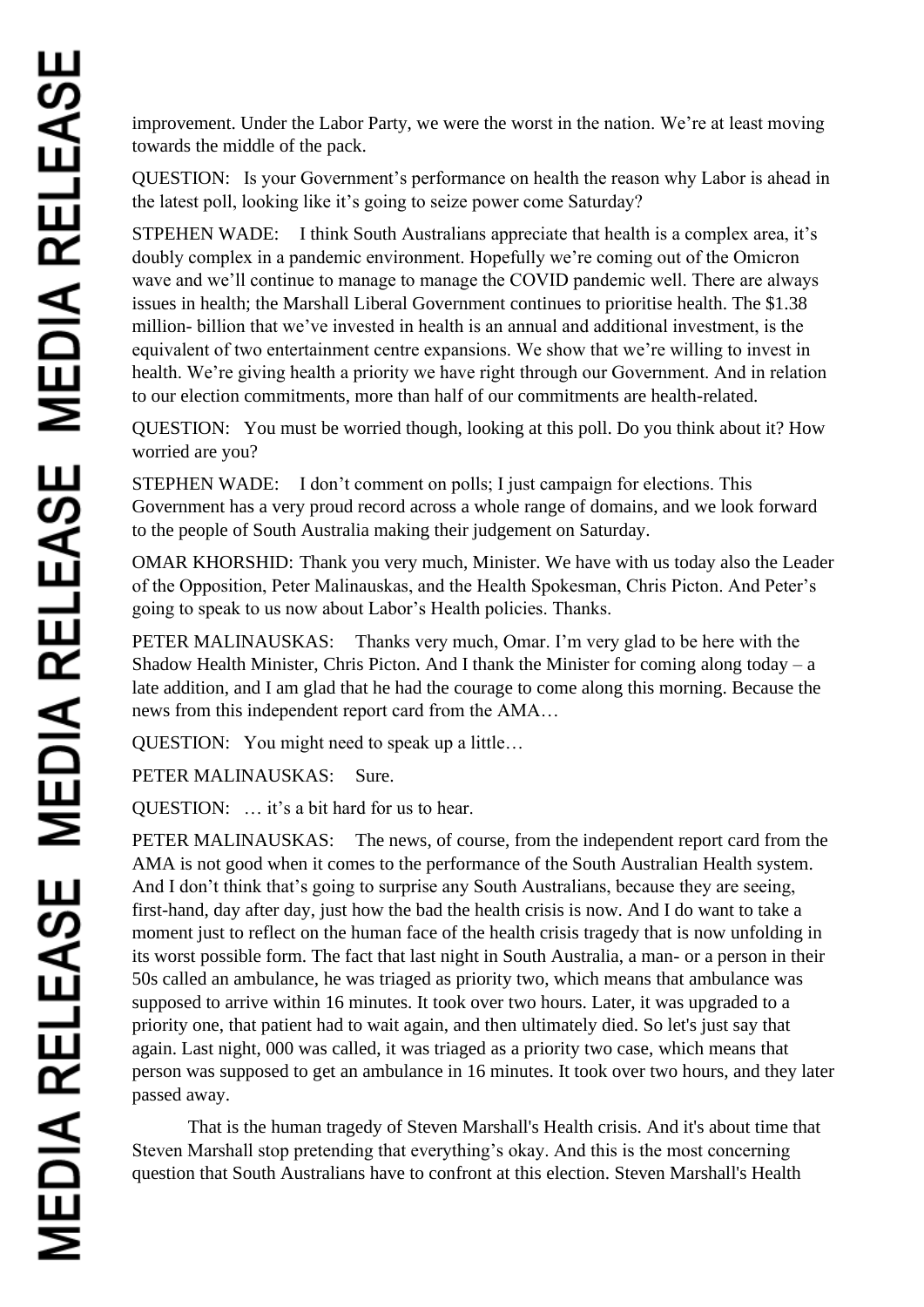policy is more of the same – no changes to their plan, no big investments in health. I offer an alternative plan. We will not proceed with the basketball stadium. We'll invest all that money in Health with a plan to fix the ramping crisis. So South Australians have a choice at this election - they can choose the basketball stadium, or they can choose to invest that money in health, so that when South Australians call 000, there is a chance the ambulance will roll up on time.

Understand this: Stephen Wade is- and Steven Marshall are celebrating their health system. Well, let's put some facts on the table. Ambulance ramping under Stephen Wade and Steven Marshall has increased by 485 per cent. We know that ambulance response times under Stephen Wade and Steven Marshall have gone from 85 per cent on-time performance, down to 33 per cent in the first two weeks of this year. So what that means, that the first two weeks of this year, we know that when South Australians were calling 000 and it was triaged as a priority two case – that is a life-threatening emergency – only on one-in-three occasions was the ambulance rolling up on time. Now, Steven Marshall thinks that's worth applauding, in terms of their Health system performance. I fundamentally disagree.

Let's put some things in context here. State governments have core responsibilities. And one of the most fundamental responsibilities of a state government is that when someone calls 000, the emergency response arrives on time. And tragically, that is not occurring in our state at the moment, and people are losing their lives waiting for an ambulance. That is state failure at its worst.

And the proposition from Steven Marshall at this election is more of the same. They have no big Health policy. They can't even agree on how much money they're investing in Health if they're re-elected. In fact, on most accounts, Steven Marshall's got a plan to spend more money on the basketball stadium than he does on our Health system with new investment. We have a different plan, and it will be up for South Australians to decide.

But we can', we can't keep waking up every morning and hearing about how ambulance ramping has resulted in yet another patient calling 000, the ambulance, not arriving on time, and subsequently passing away.

QUESTION: Are you politicising sad deaths of people at this time? Couldn't it be said that deaths like this could've occurred under Labor, we just didn't hear about them as much because the union wasn't as vocal in the lead-up to an election?

PETER MALINAUSKAS: Because look at the ambulance response times: facts. Look at the ramping figures: facts. Ramping has increased under this Government by 485 per cent. Ambulance response times have gone from 85 per cent on-time performance for P-two emergencies, down to 33 per cent in the first two weeks of this year. Now there is a human face to those statistics, and that human face is us waking up in the morning and hearing about yet another death for a patient calling 000, waiting for the ambulance and it- not just arriving a little bit late, but in this case, hours late.

I mean, imagine being a South Australian calling 000, you're being triaged as an emergency – that means the ambulance has to be there within 16 minutes – and they had to wait two hours. This has to end. This has to stop. And South Australians have got a choice at this election. They can choose more of the same from Steven Marshall, or we can go down a different path where the blame game on Health is not the priority, but rather a plan for the future. And that's what I'm offering.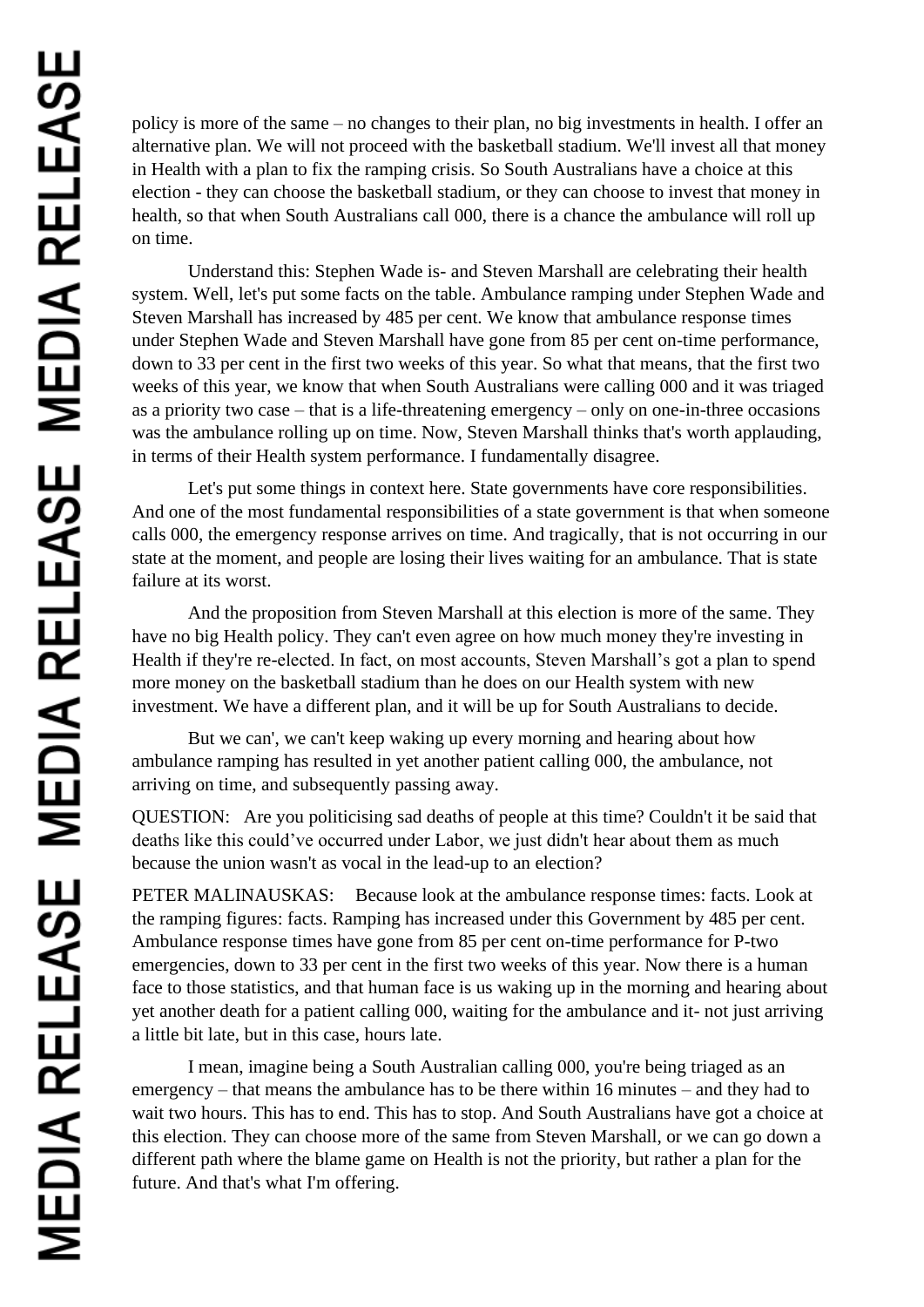QUESTION: How much do you read into The Advertiser poll? How realistic do you think those numbers are?

PETER MALINAUSKAS: You know, here's what we know. Opinion polls are going to do absolutely nothing to fix the ramping crisis. The only way we fix the ramping crisis is to change the Government and put a new team in charge that actually has a plan to do something about it. And the Government and Steven Marshall are criticising me and my Party for a plan to invest in more hospital capacity, which takes us to the AMA's point. Omar is exactly right. Our hospital system desperately needs more capacity, plain and simple. Everything else is tinking around at the edges. We need more capacity. That's why my plan is for 300 additional hospital beds, 300 extra nurses, 100 extra doctors and 350 extra ambulance officers – the single biggest investment in mental health in our state in a generation.

We will see this ramping crisis perpetuate, we will see South Australians die waiting for an ambulance, if we don't put more capacity in the system. And I've got a plan for 300 additional health beds and the single-biggest investment in mental health beds in a generation.

QUESTION: Isn't this report card, though, better than one that was issued by the same organisation when you were health minister?

PETER MALINAUSKAS: I don't think any South Australian reasonably thinks that a 485 per cent increase in ambulance ramping means that the health system's got better over the last four years.

QUESTION: Dr Khorshid did say that the main problem is hospital capacity.

PETER MALINAUSKAS: Yes.

QUESTION: Your Government was responsible for building the RAH, which has constantly been criticised for not allowing for enough hospital beds in the first place. Do you take any responsibility for that?

PETER MALINAUSKAS: So let's talk about- Well, the RAH policy was taken to the 2010 election - that was 12 years ago. The Liberal Party would have South Australians cooped up in the old RAH, which is smaller than the new Royal Adelaide Hospital. Let's debunk the urban myth that the Liberal Party tried to spread(\*). The new Royal Adelaide Hospital is well larger than the old Royal Adelaide Hospital by over 100 beds…

QUESTION: In terms of beds?

PETER MALINAUSKAS: ...over 100 beds, but more than that. We know that there are beds in the Royal Adelaide Hospital at the moment that aren't open. So, explain that. I mean, the Health policy of this Government has descended into lunacy. And what we can't have is more of the same. And that's the choice that's on the ballot box.

QUESTION: But isn't it…

PETER MALINAUSKAS: Opinion polls count for absolutely nothing. The only thing that matters here is getting a Government in charge that has a plan to address the ramping crisis. And there's only one party that's got that at this election.

QUESTION: But isn't it the case there were beds in the system across the state at the end of Transforming Health, than there were at the start of it?

PETER MALINAUSKAS: At the end of Transforming Health?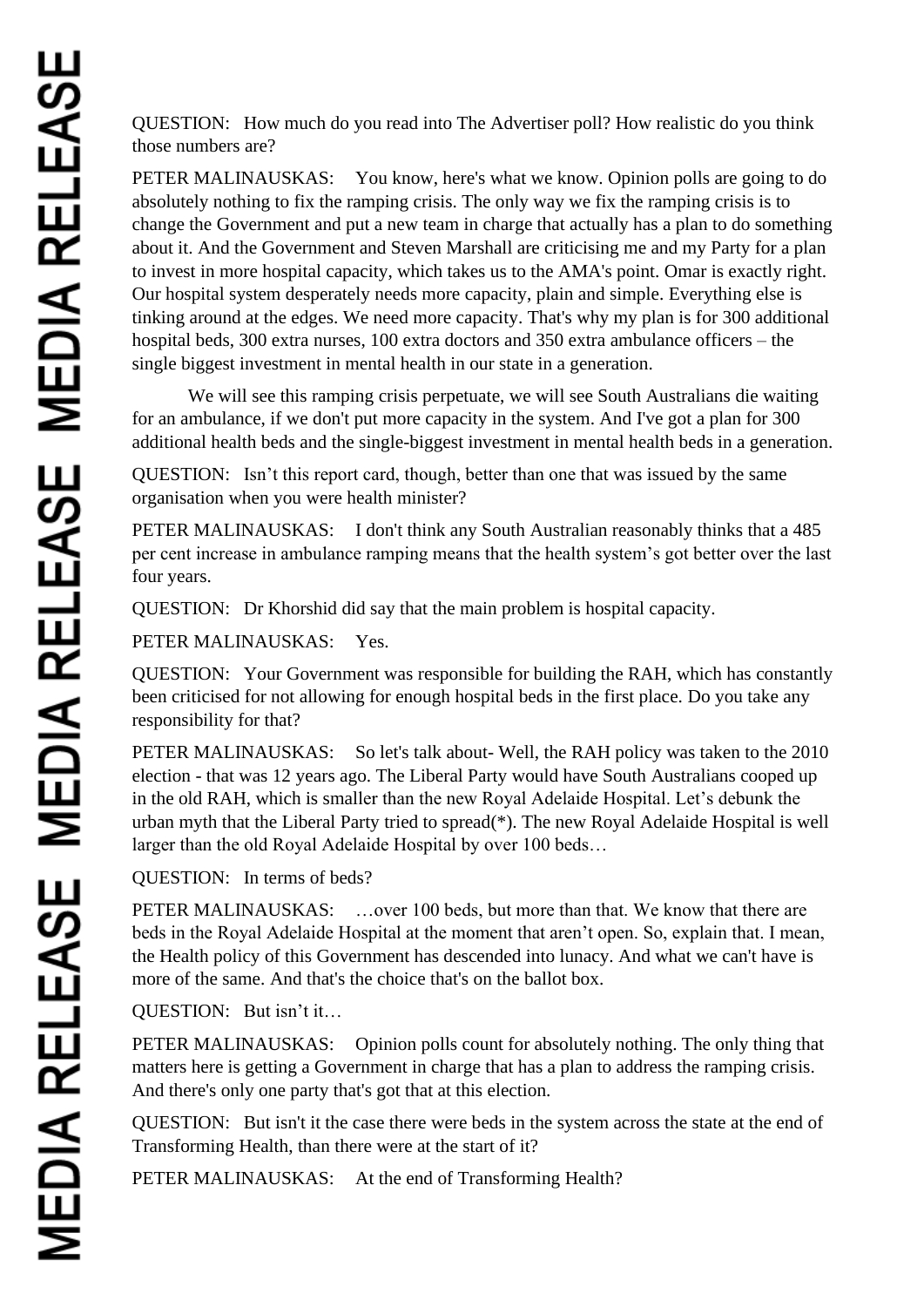QUESTION: Once Transforming Health was implemented, there were less beds.

STEPHEN WADE: [Interrupts] As you know, Leila, I think Transforming Health was a mistake. And I've been honest enough to admit it. The problem with Stephen Marshall is he thinks the Health system under his stewardship is going well, even though ramping's gone up by 485 per cent under his leadership. I mean this is the point of difference here, and this is what South Australians need to have some consciousness of at this election.

Here I am, as the alternate Premier of the state, saying let's end the blame game on health and let's actually talk about the solution. Now, Stephen Marshall's policy at this election is more of the same - that's fine. His policy's for a basketball stadium, that's his prerogative. My policy is for 300 more beds and a lot more capacity in our Health system to actually start to fix the crisis.

QUESTION: When it comes to the opinion poll, Stephen Marshall seems to agree with you this morning that it's not over yet. He used the term it's not over 'til the fat lady sings. Is that an appropriate term, when tone and you know, you were criticised for allegedly calling the Government rules a bunch of girls? Is it appropriate to be using those terms in this day and age? And do both of you need to step up for [indistinct]?

STEPHEN WADE: Look, I'm not going to criticize the Premier for that turn of phrase.

QUESTION: Is that because you used the turn of phrase that might have been offensive as well?

STEPHEN WADE: No, no. I've made comments in that– in those remarks. I'm not going to criticize the Premier for that turn of phrase. And the reason why I say that is because I don't think South Australians want to debate around the sort of political correctness. I think they want to know who's got a plan for the future of our Health system. That's what's on their mind, and that's what I hope voters are thinking about at the ballot box on Saturday.

QUESTION: But could both of you do better in terms of the potential use of those terms?

STEPHEN WADE: I think all leaders need to do better. But like I said, I'm not going to criticize the Premier about political correctness. I just want the focus of this election to be on who's got a plan for the Health system to end the madness we're experiencing at the moment where people call triple zero and the ambulance doesn't roll up on time.

QUESTION: So, do you admit now that you did use that term? Did you say, you know, [indistinct]?

STEPHEN WADE: [Talks over] Well, I've been all through this, Andrea. And I do believe that it's important we focus on the core issues at this election. Just– I don't think South Australians want to see me having a debate with the Premier about, you know, a turn of phrase that he made. I think what they want to see is a debate around who's got a Health policy to fix the ramping crisis. And that's my unapologetic focus.

QUESTION: Can we ask Dr Khorshid if he thinks that what you're promising is enough to fix the log jam, or whatever it is that you're calling it?

OMAR KHORSHID: It's certainly pleasing to hear announcements from a potential alternate Government to better invest in healthcare. But we also …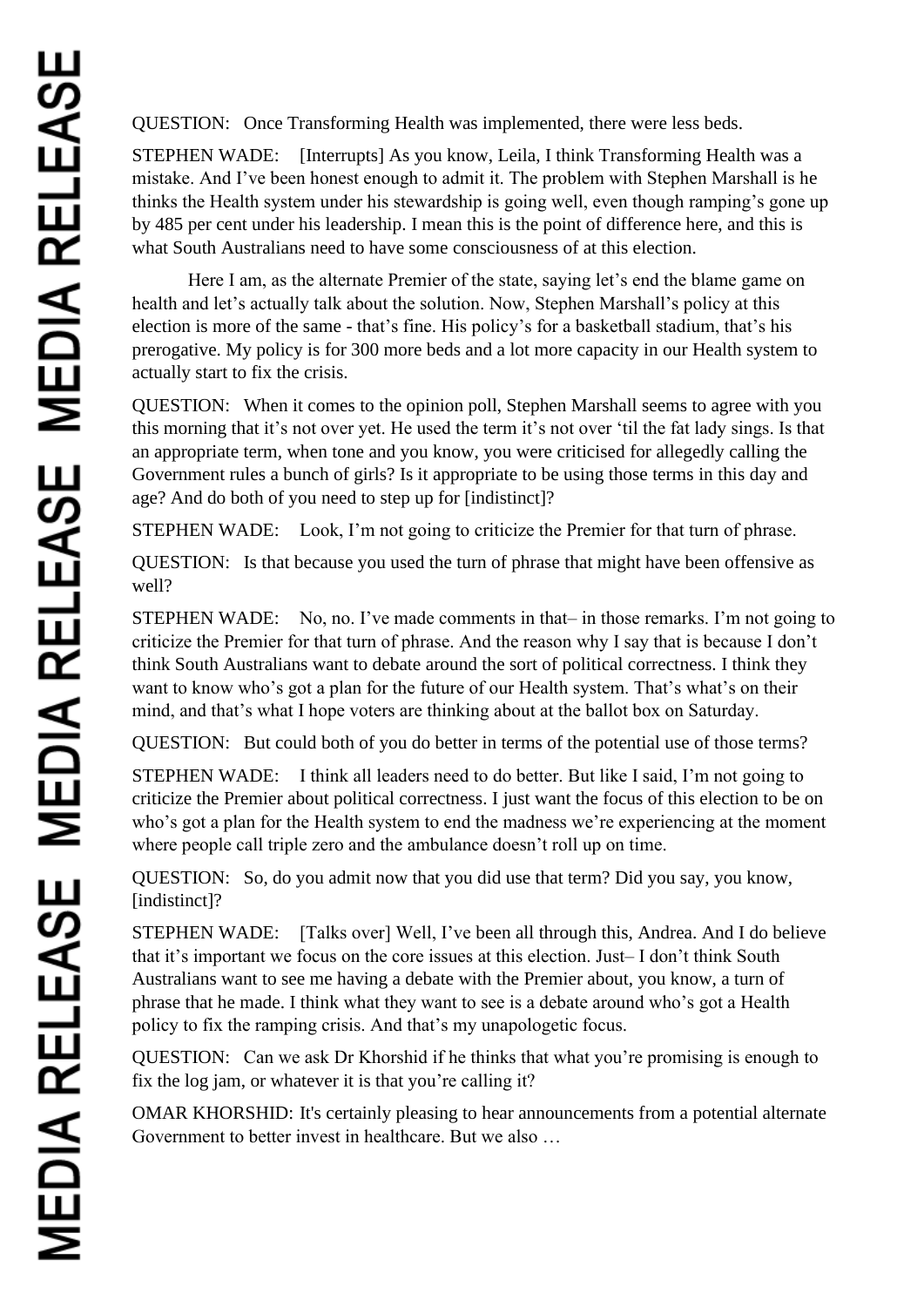QUESTION: [Interrupts] Is it enough? Is it enough? Will it do what needs to be done? Or is it a drop in the ocean?

OMAR KHORSHID: No. Unfortunately, what is needed in healthcare is major investment and system reform - that starts with primary care. We're actually looking at how do we manage chronic diseases in the community? How do we support general practitioners, nurses and allied health professionals in the community to look after people so they don't need to go to hospital? Let's invest properly in preventative health. We recommend 5 per cent of health budgets go to preventing people going into hospital. And, in fact, it's under 2 per cent.

So, there's a lot more that can be done at a system level. And of course, as I mentioned before, we need to see the Commonwealth supporting our state governments to run these hospital systems.

QUESTION: Do you think that the one set of policies from the major parties is better than the other in addressing those issues [indistinct]…?

OMAR KHORSHID: Yeah, look, I'm not here to tell South Australians how to vote. What I'm here to do is to point out where our health system is at so that South Australians are informed when they go to the ballot box, and they can make their own decisions about which party has the best Health policies. And the same will happen at the federal election. We've heard very little so far, from either side of politics, about what they're going to do to transform our health system and to properly support the health of Australians going forward. And that needs to change.

QUESTION: Taking the politics out of it, you've got both sides of politics here. Taking the politics out of it, looking at the policies, side by side - which one's better for South Australians when it comes to Health?

OMAR KHORSHID: South Australians need to make their own decisions. I am here to talk …

QUESTION: [Interrupts] To be fair, you're an expert in this field, your average Joe is not necessarily. So, when your-

QUESTION: [Interrupts] Then, you've press conference three days before the election. Who's got the better policy on Health?

OMAR KHORSHID: I've called a press conference three days before the election because I've been finally allowed out of Western Australia by the- our great, our great leader, Mark McGowan. And that's just how the timing works.

Now, I'm really pleased to see that Health is a critical issue in this state election. And there's a message there for our national politicians - that health will be a vote changer. And if you go into a federal election without good health policies, you're going to really struggle to be elected, and to be relevant to Australians.

Now, I'm the National President of an organisation where I know that all states are struggling with their Health systems, all states are facing ambulance ramping problems. Yes, there are differences. There are differences in the performance of state governments in running their Health systems. Some are, traditionally, much worse than others. But at the end of the day, every state is facing these pressures because our population is changing, people are living with more chronic diseases, and we need to recognise that and plan for it.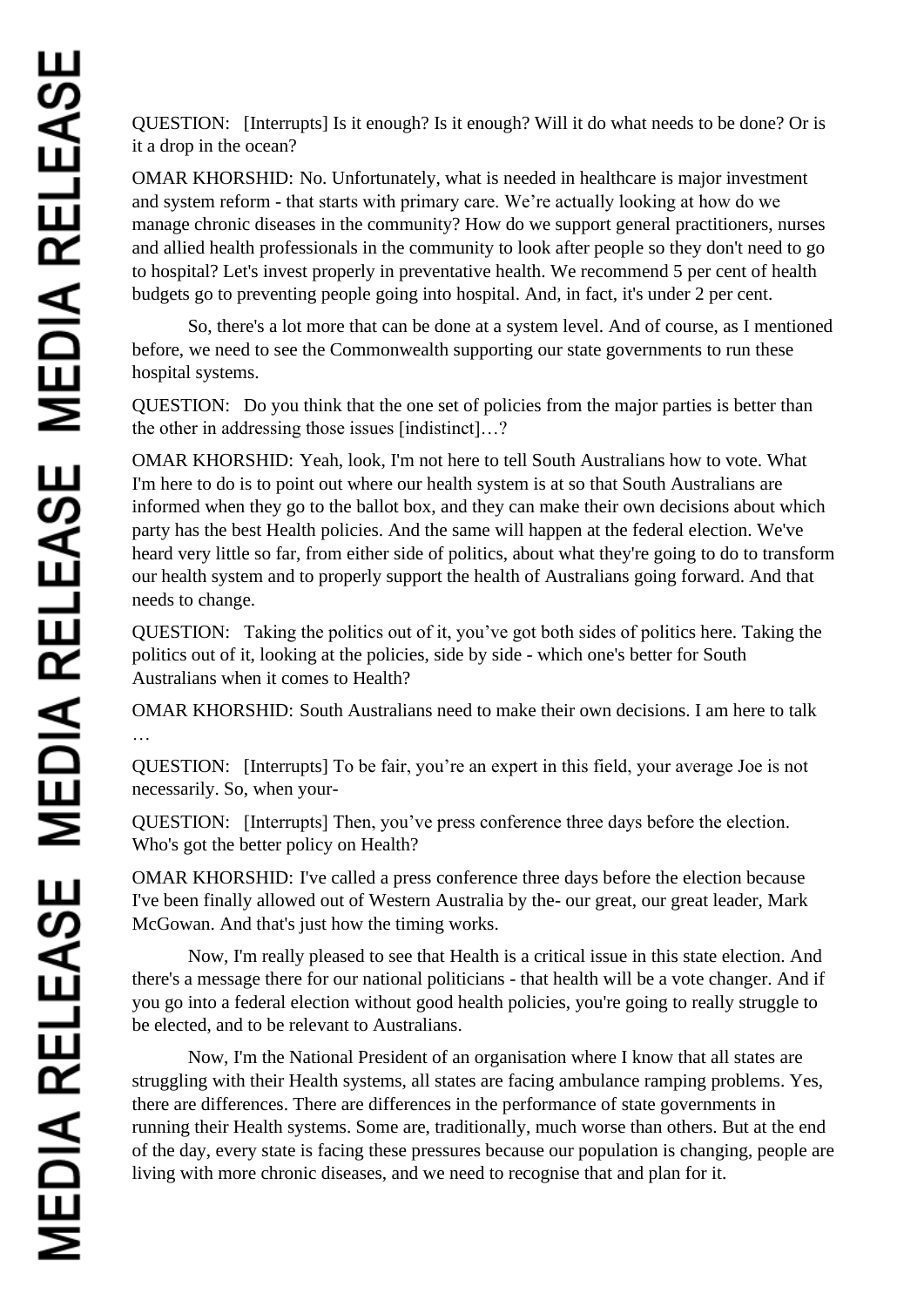We have seen very little health reform over the last few years, and the reform that we've seen has been tinkering around the edges. It's time to stop that, just to end the blame game, and to develop a proper plan for Healthcare.

QUESTION: But then, if we look at the two policies that are on offer, besides- if what's already been done wasn't enough and the Liberal's been in Government and they've now pledged a \$500 billion Health package, \$123 million of which is new money. Is that enough? Compared to the over one billion of health policies that Labor's offering? Do those promises go far enough? If they're looking at it on a face value, when you're talking about the health system needing more investment, are you saying you support Labor over what the Liberals are offering this election?

OMAR KHORSHID What I'm saying to you is that when ambulances stop parking outside hospitals instead of dropping patients off in the emergency department; when somebody who is living at home with severe pain from their arthritic hip or knee is able to access surgery within a few months instead of waiting over a year for their care; that's when we can step back and say enough was done.

Is either side committing enough to health? It's very, very hard for us to tell. But the more investment that you see pledged, the better for Healthcare. But it's not just about money, it's also about systems, it's about reform, it's about culture, it's about recognising the fact that our health system is complex. There actually a whole lot of issues where state governments have no control, they can't control our primary Healthcare system, they can't control our aged care system. And yet, that is where the demand is coming in.

So, we need actually for everyone to step up, for both levels of government to step up. For them to listen to the people, listen to their experiences as they access Healthcare, listen to doctors who are pleading for our concerns to be heard, and for that to turn into investments in Health. And investments in Health will deliver both economically and, of course, for the quality of life of all Australians.

QUESTION: So, how much of this has to then come from the Federal Government rather than state governments? Who's got the responsibility to do the reforms that you think are needed?

OMAR KHORSHID: So, we need to start working together. We heard the blame game referred to before, and it is- it has been for decades a blame game. Our system has fundamental problems that, if we don't address, will continue to plague us. And we'll be having this conversation again in 10 years' time, but with far worse statistics and with, potentially, us turning the corner. We've been improving our Health outcomes for four decades in Australia. We actually have a very successful Health system overall. But we can see these deep dark clouds on the horizon, no one is denying that, and yet there is no planning.

So, we need to work together. We need the Commonwealth to lift its commitment to public hospitals, and the AMA has called for 50/50 funding. That means \$20 billion over four years. That's a lot of money. But that's the level of investment we believe is needed to make a substantial difference.

Will it fix Healthcare? No, there will be more demand than that. But it'll be a substantial contribution. But we need to also, at the same time, work on primary care. We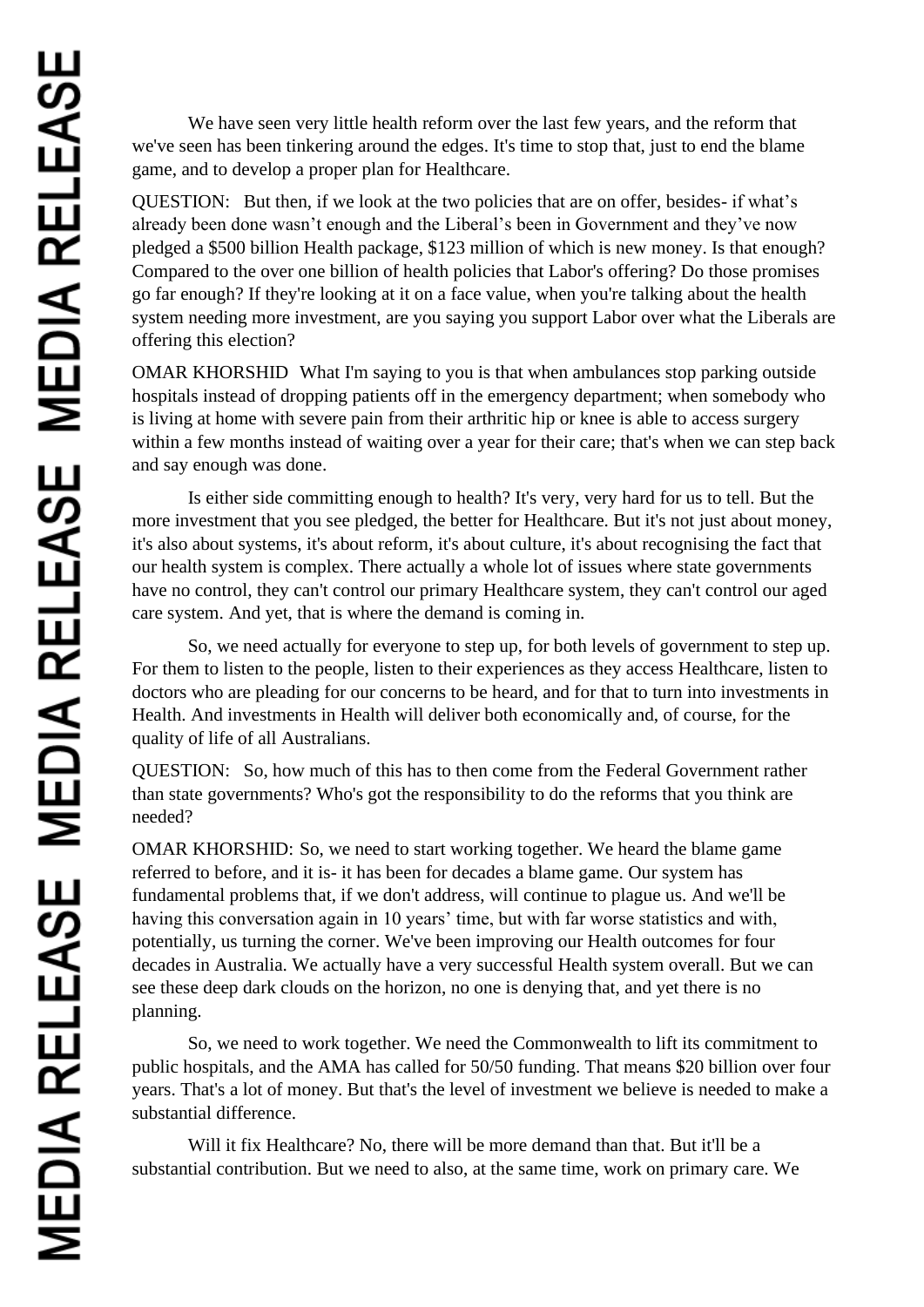need to turn our aged care facilities into health care facilities so that people can be managed there and not logged into an emergency department in the back of an ambulance with a condition that could have been managed back in the facility. If we do those things, we've got some chance of actually continuing the trajectory we're on where people get healthier and live longer lives.

QUESTION: So, your message to South Australians, three days out from a state election, is that neither Labor nor Liberal has a better Health policy than the other?

OMAR KHORSHID: My message is think about health when you are looking at your ballot paper. Assess the health policies of both sides. And when you pick which box to tick, or which number to put in the box, remember that your vote counts. You have an opportunity here to make a difference; each of us has that opportunity. It's our responsibility in a democracy, and that should be exercised.

QUESTION: If the AMA can't [indistinct] South Australians, how can they decide?

OMAR KHORSHID: The AMA is here to commentate and to inform the public. We have to work with governments in power and we have to work with oppositions. We're not here to tell you how to vote; it is not our job. We are here to talk about Health. And that's why I've come to South Australia today.

QUESTION: If I would just ask about a different topic. We– In terms of COVID restrictions mask mandates are staying in place for now. Do you think that's a sensible option under the circumstance [indistinct]?

OMAR KHORSHID: It is a sensible option to continue indoor mask mandates for the moment, and to gradually relax those restrictions as we see what actually happens in the community. There are concerns, of course, with the new BA.2 variant spreading around the country. That's expected to cause more cases. but we don't know whether that will cause more hospitalisations, more people getting sick, and we need to take that cautious approach.

So having opened up a little bit already here in South Australia, it's logical to keep those mask mandates in place until we know it's safe. And of course, you'll have the advice from the experts who are advising Government on when to go to that next step of removing the masks.

QUESTION: More broadly, having come here from WA, which has been in very different circumstances, how do you think South Australia is going in terms of IS the proper balance right from COVID management? What's your assessment of how the state's going?

OMAR KHORSHID: Well, I can tell you that, in talking about what Western Australia needed to do facing its COVID epidemic, really, for the first time, we asked government to look at South Australia, which we felt had followed a reasonable path with that balance between freedoms and maintaining economic activity, but also protecting the health of South Australians and, of course, the South Australian Healthcare system, which, like all our Healthcare systems around the country is really struggling, is on its knees most of the time, and can't cope with extra activity that COVID has brought.

So, South Australia, I think, has been a success story in terms of its management of Omicron. and I'm hoping that, in following the South Australian model, that WA will see similar success and hopefully, even better.